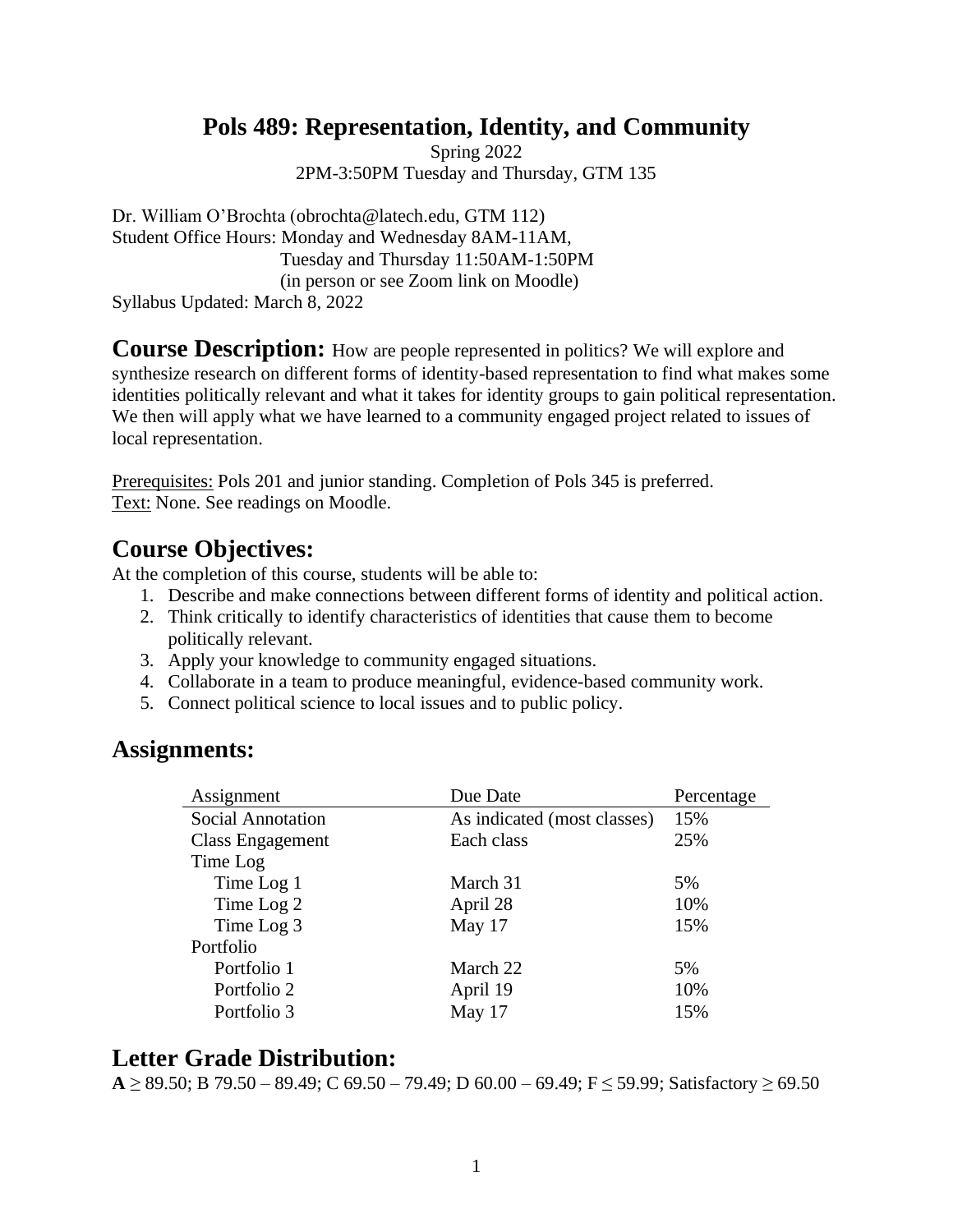# **Course Philosophy:**

I feel like I say this in every course I teach, but this course might be very different from other courses you have taken. This course is student run, faculty guided, and mostly self-assessed. The course is built on a community engaged project related to issues of representation. The parameters surrounding this project are up to us to work together to establish. I will provide some introductory structure to help guide the project, and we will engage with readings from American and comparative politics related to the project. Typical class sessions will include a group discussion on the topic or skill for the day, followed by work on individual and group tasks for the project. You will determine the rest of the course, and we all collectively are responsible for making the project successful. Think of this course as a non-profit team responsible for creating a plan to solve a problem by the end of the quarter.

# **Project Overview:**

The scope of the community engaged project, the specific milestones and deliverables, and the way we approach the project are all things that we will set as a team. The general project objective is to develop a report on the state of voter engagement on campus. Voter engagement can be interpreted broadly, but it might include topics like voter registration, voter education on candidates and issues, voter turnout, political knowledge, and partnerships with student and community organizations. To successfully develop a report, we might need answers to questions like: what voter registration efforts are ongoing or have occurred in the past?, what are barriers to voter turnout?, what information do voters feel that they need?, what partnerships might be established on campus or locally/nationally to improve voter education and awareness? We are collectively responsible for identifying the relevant questions, collecting the relevant data and information, and critically analyzing what we find to draw conclusions. Our report should provide a roadmap with concrete steps to take to improve voter engagement. Such a report will then allow students and Tech leadership to decide if, how, and when to proceed to address voter engagement in a systematic manner. The rest is up for you to collectively decide.

# **Course Policies:**

- General:
	- o All assignments are to be turned in on Moodle and are due at class time on the date indicated unless otherwise noted.
	- o You are responsible for ensuring that your assignments submit to Moodle successfully and that the file you submitted can be displayed. All file submissions except the project poster must be in Microsoft Word (.doc or .docx) or PDF format. Files in other formats --- including Google Docs --- cannot be read by Moodle.
	- o Citations should be in American Political Science Association (APSA) style. Use of this style is important, as it governs the writing of professional political science. The APSA style manual is posted on Moodle.
		- Book format: Thompson, V. Elaine. 2014. *Clinton, Louisiana*. Lafayette, LA: University of Louisiana at Lafayette Press.
		- Journal article format: Chi, Guangqing and Jamie Boydstun. 2017. "Are Gasoline Prices a Factor in Residential Relocation Decisions?" *Journal of Planning Education and Research* 37(3): 334-346.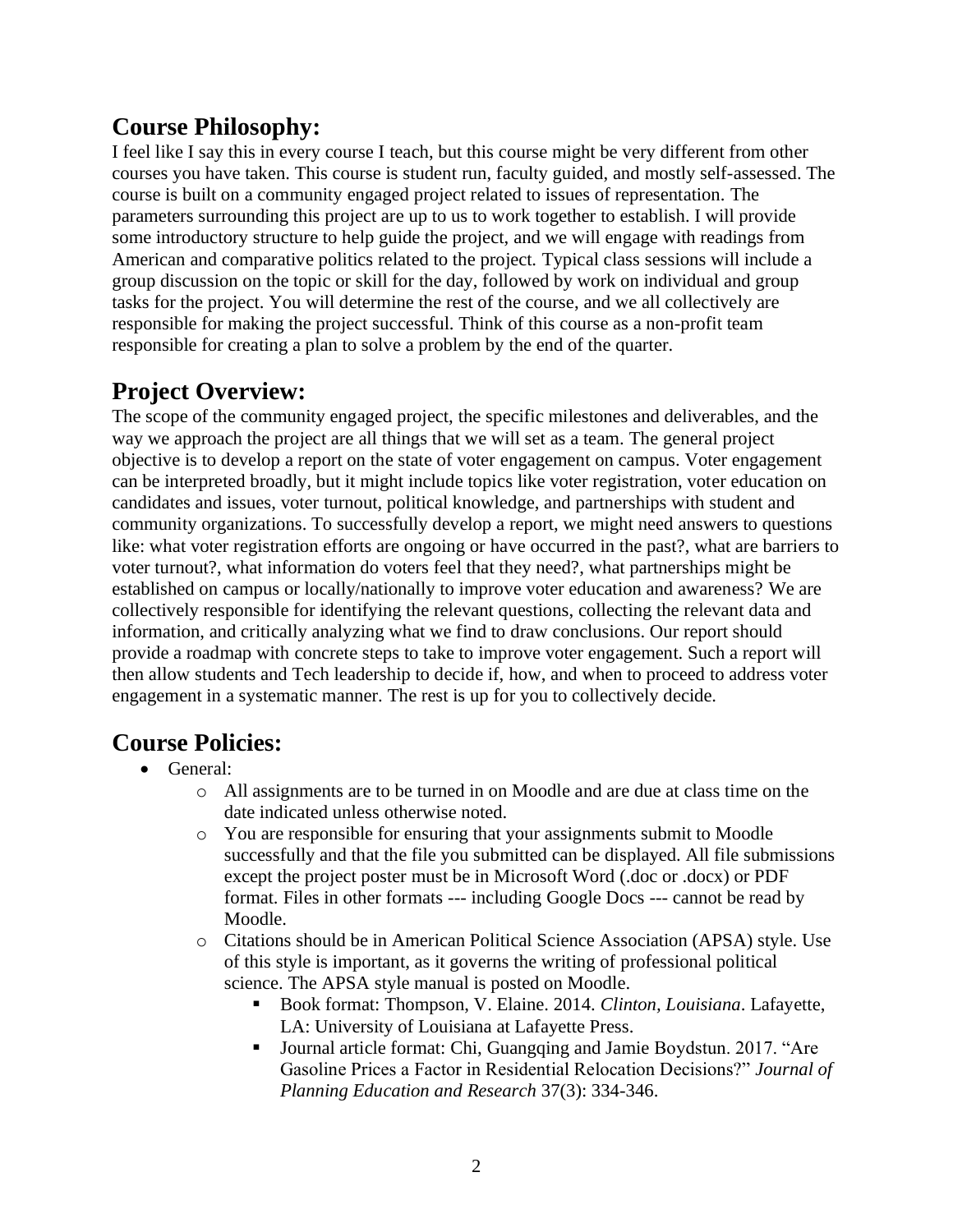- In-text citation format: Professors at Tech are doing interesting research (Chi and Boydstun 2017; Thompson 2014).
- o Plagiarism, including inappropriate attribution, is an Honor Code Violation and is grounds for sanctions, a referral to the Director of Student Conduct, and failure of the course.
	- If you are unsure if you are plagiarizing, always cite your sources. If you are unsure if you are paraphrasing, rewrite to use either a direct quotation or paraphrase differently. Feel free to talk to me if you are unsure whether or how to cite a source.
	- You have the ability to submit assignments early on Moodle to obtain a Turnitin report. You can also use the Turnitin plugin on Google Docs to check your work.
	- Wikipedia is not an appropriate academic source.
- Student Office Hours:
	- o Student office hours are a time for you to come by to speak with me without an appointment. Please come by to see me early in the quarter. I am happy to discuss your progress in the course, political science topics, and potential career paths. These student office hours are for you; please do not feel like you are imposing by stopping by.
- Technology:
	- o We will be using technology for a number of in class activities. As a result, you are expected to bring a laptop, tablet, or smartphone to each of our class sessions (laptop or tablet preferred). If you will not have regular access to one of these devices, you can borrow a laptop from the library, use a classmate's laptop, or speak with me and we will work out an alternative approach.
	- o You are expected to use your devices for class purposes only. Using your device in other ways is distracting to other students, and I reserve the right to deduct up to 10% of your final grade or to drop you from the class in serious cases.
- Attendance:
	- o Louisiana Tech University expects students to attend all of their classes, and faculty are required to keep attendance records in all of their classes for administrative and institutional purposes. I will check attendance during class.
	- o I understand that there are reasons that you may need to be absent from class. I expect that you will be responsible in attending class as much as possible. Accordingly, **you do not need to let me know when you will be absent**. If you are absent, it is your responsibility to learn what we did from someone else in class, to review all material on Moodle, and to come speak with me during student office hours if you have questions.
	- o You will be graded on your class engagement, and class engagement counts a lot in this course. While you will assess your class engagement, attendance directly impacts your ability to get a good class engagement grade. In the case of excessive absences, I reserve the right to reduce your class engagement grade.
- Late Work:
	- o All assignments in this course are most relevant to you and to the rest of the students if they are turned in the day that they are due. As such, assignments will only be accepted late if prior arrangements for an extension have been made.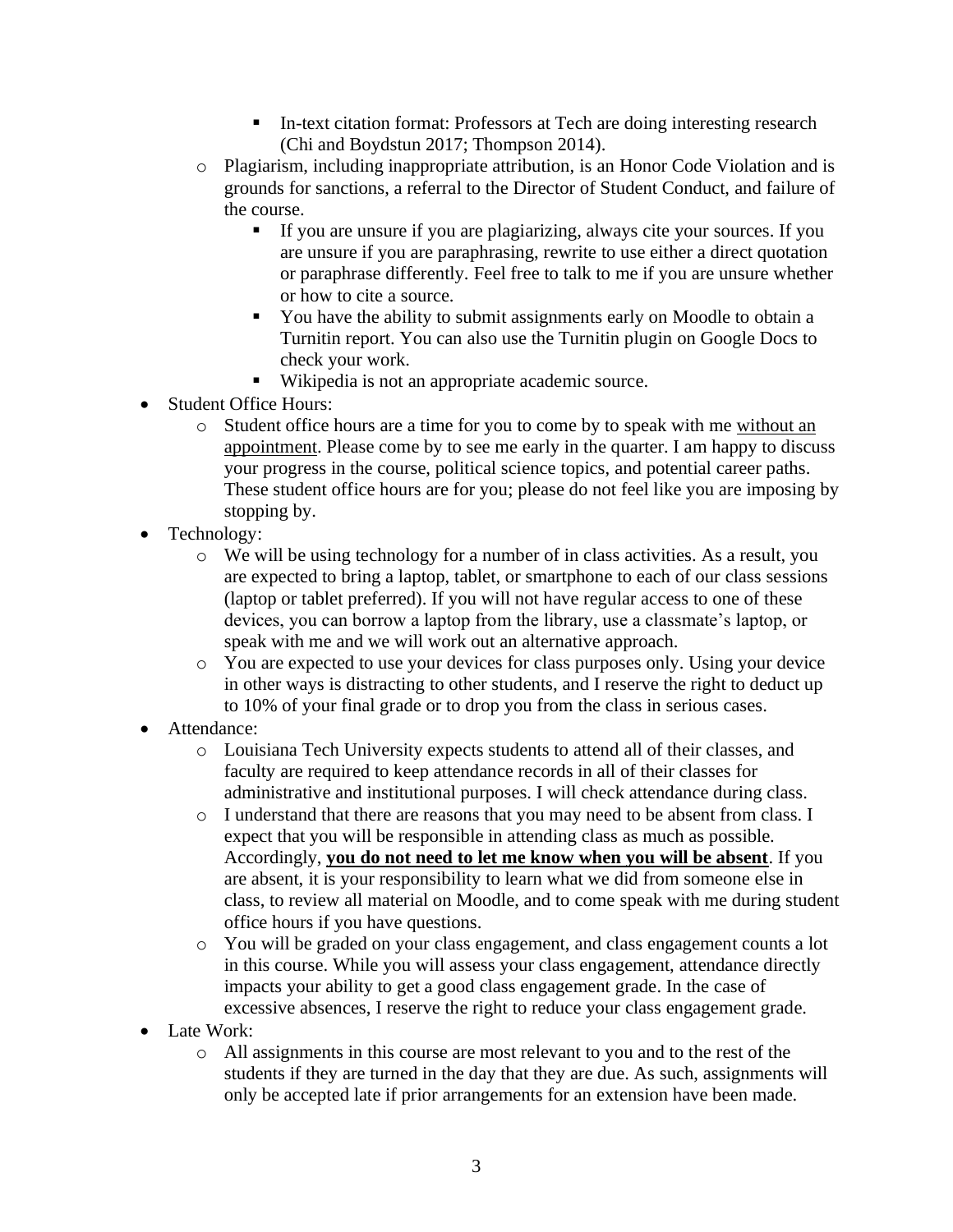- o You will often be responsible for completing tasks for the community engaged project. Those tasks must be submitted on time.
- o Extensions will only be given in extraordinary circumstances. Feel free to speak with me if numerous assignments are due around the same time; we can develop a plan together to help you complete everything on time. To request an extension, you must e-mail me at least 48 hours before the assignment is due with the reasons behind your request. We can then work together to figure out how you can turn the assignment in on time or make alternate arrangements in extraordinary circumstances.
- Grading:
	- o The core grading in this course occurs through self-assessments that we will conduct in class. You are responsible for completing the self-assessments prior to class if you will not be physically present on the day when an assignment is due. I will read and comment on the assignments that you submit during the quarter. However, my hope is that you will reflect on what you are learning and take the self-assessment process seriously.
	- o Once I assign a grade, grades will only be changed if I made an arithmetic error or mistake. If you feel that this happened to you, please send me an e-mail no later than three days after the assignment is returned detailing the error.
	- o If you are concerned about a grade you receive, please discuss it with me. I am happy to discuss how you can improve in future work.
	- o I grade and return assignments promptly. You can expect feedback on your assignments shortly after you submit it to me. Though I will work quickly, I ask for your patience, as I teach hundreds of students per quarter, and providing actionable feedback takes time. Some daily or frequently occurring assignments -- - including social annotations --- are graded for completion, so you will know that you received credit if you turned in a complete assignment. I will update your grades for these assignments at the end of each main unit in the course.
	- o I do not give incomplete grades unless there is a documented medical crisis or documented emergency late in the quarter and you have communicated about this to me when the incident occurs.
- Checking Your Grade:
	- o You can always check your grade in the course by looking at the Gradebook found under the "Course Dashboard" on our class Moodle page.
	- o When you click on an assignment to view a grade, be sure to scroll all the way to the right to view the rubric comments and to use the "plus" button at the bottom of the rubric to view all the feedback.
	- o The course grade reflects the percentage you have earned thus far in the course (starting at 0%). You can calculate your estimated final grade using the grade estimator spreadsheet on Moodle.
- Feedback:
	- o I will ask you to provide me with frequent evaluations of the course so that I can work to improve it for you and for future students.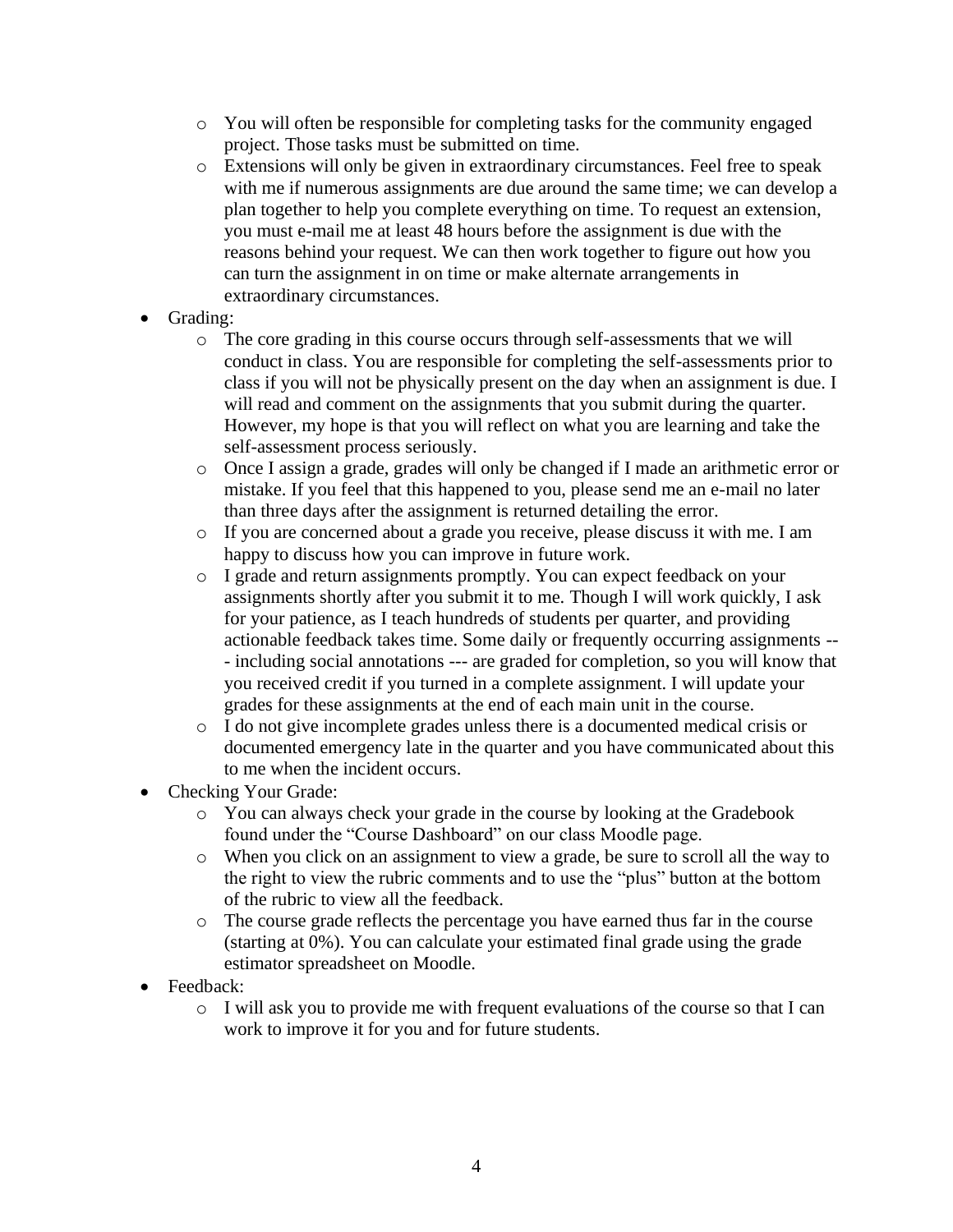- Contacting Me:
	- o E-mail is the best way to contact me outside of student office hours. Please do not use Moodle Messages, as I am unlikely to see your message promptly. You can call my office phone, but my e-mail response time is likely to be quicker.
	- o I will respond to your e-mails promptly. In general, you can expect a response within 24 hours and that e-mails will be answered between 9AM and 5PM, Monday through Friday.
	- o Be sure to check the syllabus before e-mailing; questions answered in the syllabus will not be answered via e-mail.
	- o Often, e-mail is best used to set-up an individual meeting, either in person or virtually. It is easier for us to understand each other in a meeting rather than via lengthy e-mail exchanges.
	- o Please treat e-mails as professional correspondence. E-mails may only come from your latech.edu e-mail address and should include a salutation (e.g., Dear Dr. O'Brochta), a clear message, and a signature with your name and the class you are enrolled in.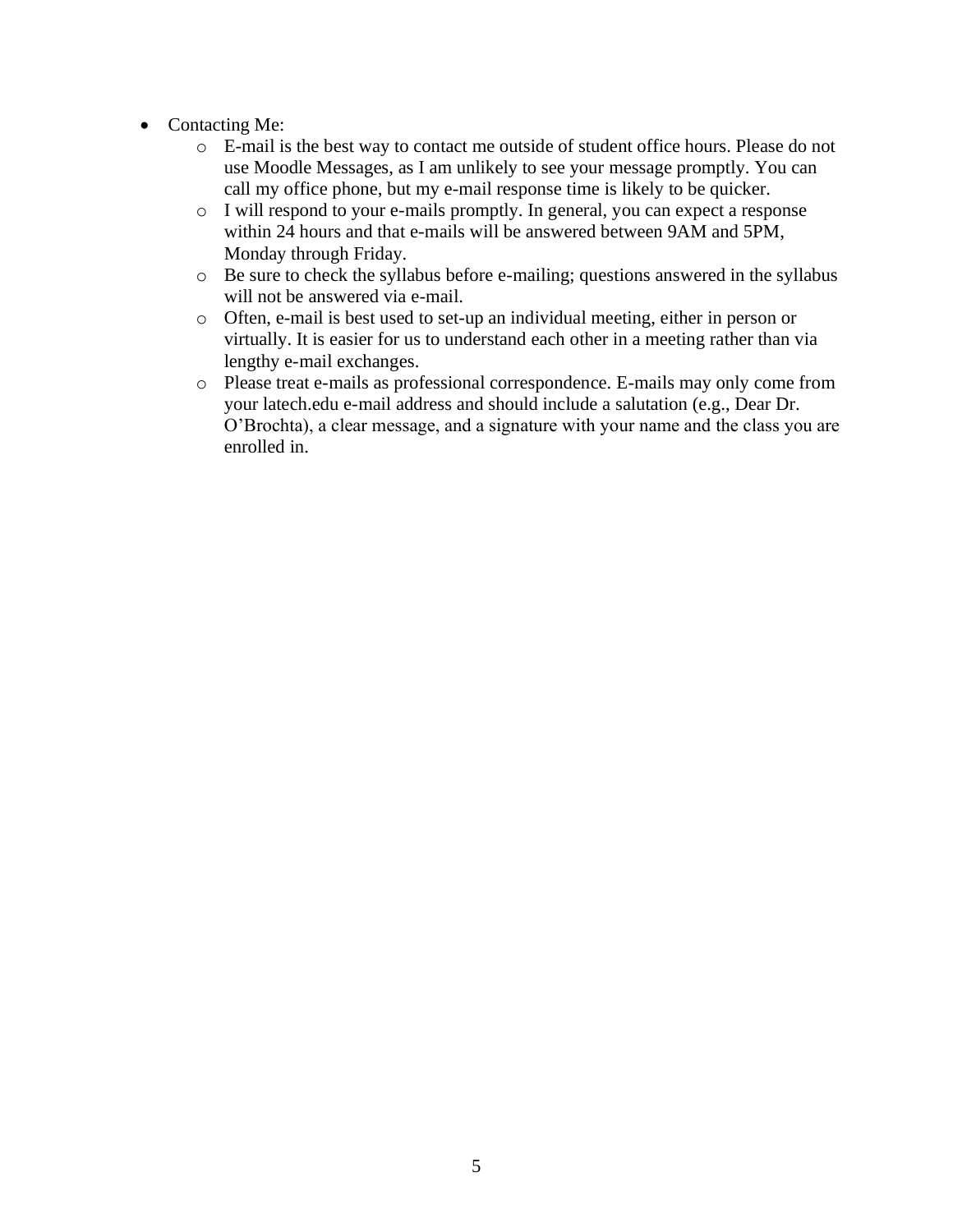**Topics and Readings:** Below is the schedule of reading and assignments for each class. I may change the course outline, but I will give you plenty of prior notice.<sup>1</sup>

March 10: Introduction and course purpose

- Goal: Introduction to the course.
- Assignments Assigned: Beginning of quarter survey.

March 15: Representation

- Reading Due (annotation due for Mansbridge only): Both documents are in the same Perusall link.
	- o Hoover Green, Amelia. 2013. "How to Read Political Science: A Guide in Four Steps" (Read this first!).
	- o Mansbridge, Jane. 2003. "Rethinking Representation." *American Political Science Review* 97(4): 515-528.
- Assignments Due: Beginning of quarter survey. You must complete the beginning of quarter survey in order to access the reading on Perusall.

March 17: Self Organization and Goal Setting

• Reading Due (annotation due): Braskamp, Larry, and Caryn McTighe Musil. 2011. *A Crucible Moment*. Washington, D.C.: U.S. Department of Education. Chapter 1 (p. 5-22).

March 22: Identity

- Reading Due (annotation due): Brubaker, Rogers, and Frederick Cooper. 2000. "Beyond Identity." *Theory and Society* 29: 1-47.
- Assignments Due: Portfolio 1.
- Note: Portfolio 1 self-assessment in class. If you will not be in class, you must complete the self-assessment before class time.

March 24: Problem Conceptualization

• Reading Due (annotations due): Graham, Bob, and Chris Hand. 2016. *America, the Owner's Manual*. Thousand Oaks, CA: CQ Press. Chapters 1 and 2.

March 29: What is political engagement?

• Reading Due (annotation due): Xenos, Michael, Ariadne Vromen, and Brian Loader. 2014. "The Great Equalizer? Patterns of Social Media Use and Youth Political Engagement in Three Advancement Democracies." *Information, Communication & Society* 17(2): 151-167.

<sup>&</sup>lt;sup>1</sup> I have made a conscious effort to represent gender and ethnic/regional diversity of scholarship in these readings.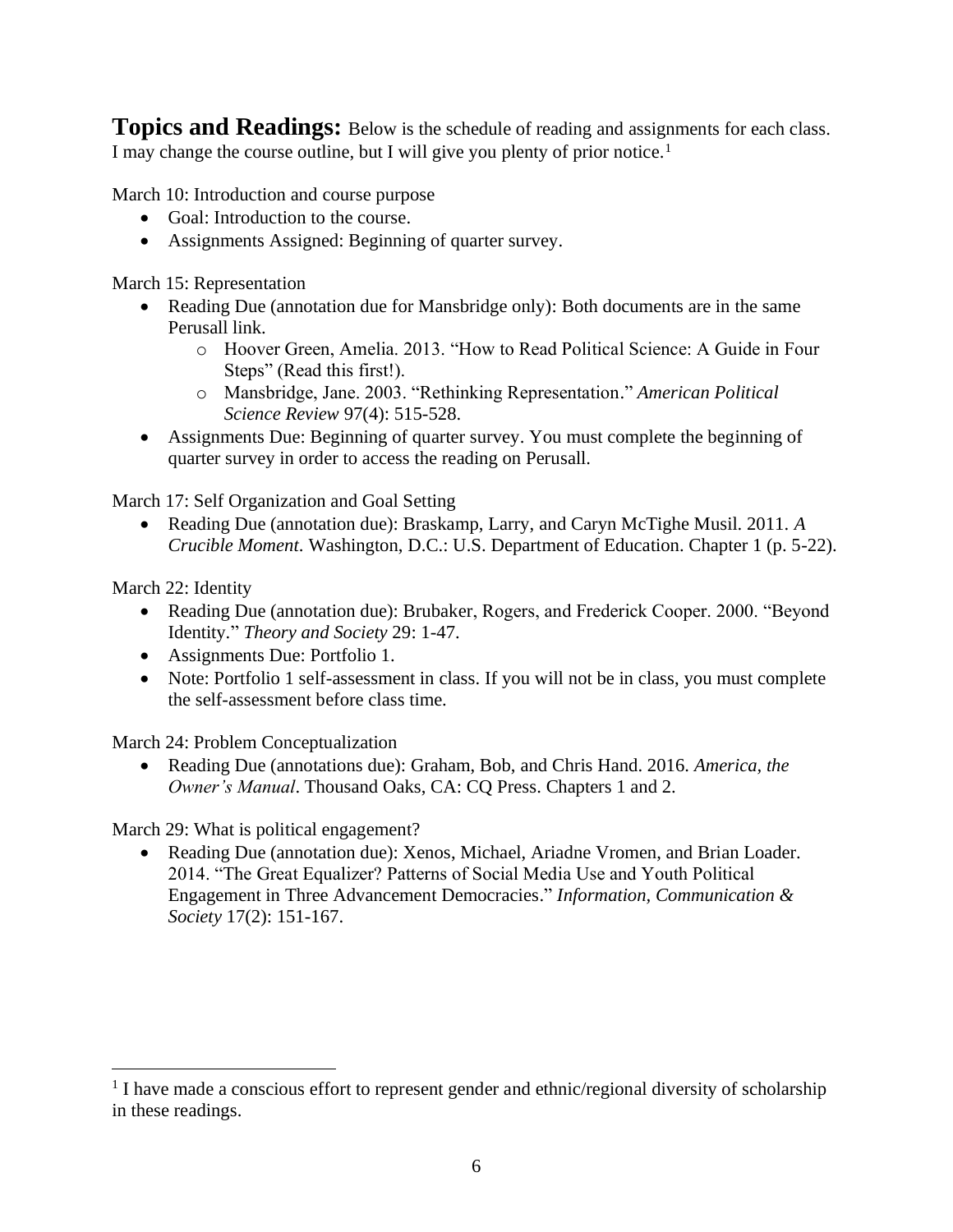March 31: Skill: Conducting research

- Reading Due (annotations due): University of Kansas. 2021. "Assessing Community Needs and Resources." https://ctb.ku.edu/en/table-of-contents/assessment/assessingcommunity-needs-and-resources. Chapter 3: Sections 1, 2, 4, and 9.
- Assignments Due: Time Log 1.
- Note: Time Log 1 and class engagement self-assessment in class. If you will not be in class, you must complete the self-assessments before class time.

April 5: Why do people vote?

- Reading Due (annotations due): Both documents are in the same Perusall link.
	- o Last name A-O: Cancela, Joao, and Benny Geys. 2016. "Explaining Voter Turnout: A Meta-Analysis of National and Subnational Elections." *Electoral Studies* 42: 264-275.
	- o Last name N-Z: Smets, Kaat, and Carolein van Ham. 2013. "The Embarrassment of Riches? A Meta-Analysis of Individual-Level Research on Voter Turnout." *Electoral Studies* 32: 344-359.
- Note: We will be attending the "Future of Democracy" conference roundtable titled "What We Stand to Lose: A Comparative Perspective" featuring Dr. A. Nazir Atassi and Dr. Michael Savage from 2PM to 3:15PM on this day. After the roundtable, we will gather for a few minutes to debrief. More details to follow.

April 7: Skill: Talking to stakeholders

• Reading Due (annotation due): Weiss, Robert. 1995. *Learning from Strangers*. New York: Simon and Schuster. Chapters 1 through 4. Skim as needed.

April 12: What do people know about politics?

• Reading Due (annotation due): Dassonneville, Ruth, and Ian McAllister. 2018. "Gender, Political Knowledge, and Descriptive Representation: The Impact of Long-Term Socialization." *American Journal of Political Science* 62(2): 249-265.

April 14: Skill: Assessment

• Reading Due (annotations due): Gelmon, Sherril, Barbara Holland, and Amy Spring. *Assessing Service-Learning and Civic Engagement*. Sterling, VA: Stylus. Chapters "Assessment Principles and Strategies: An Overview," "Student Impact," and "Community Impact."

April 19: Politically relevant identities

- Reading Due (annotations due): Cederman, Lars-Erik, Andreas Wimmer, and Brian Min. 2010. "Why do Ethnic Groups Rebel? New Data and Analysis." *World Politics* 62(1): 87- 119.
- Assignments Due: Portfolio 2; optional mid-quarter survey.
- Note: Portfolio 2 self-assessment in class. If you will not be in class, you must complete the self-assessment before class time.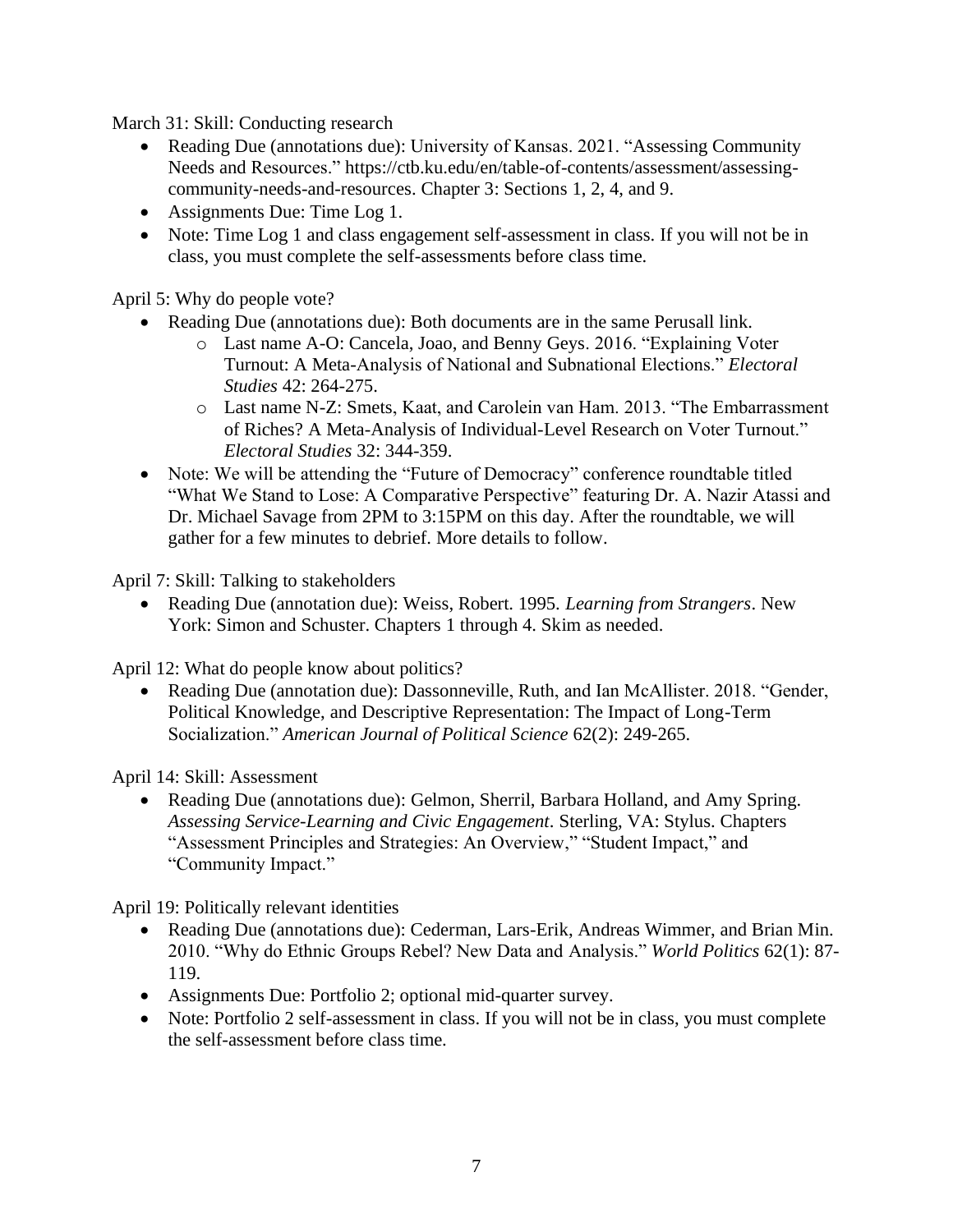April 21: Skill: Partnerships

• Reading Due (annotations due): Sandy, Marie, and Barbara Holland. 2006. "Different Worlds and Common Ground: Community Partner Perspectives on Campus-Community Partnerships." *Michigan Journal of Community Service Learning* 13(1): 30-43.

April 26: Collective action

• Reading Due (annotations due): Pearlman, Wendy. 2018. "Moral Identity and Protest Cascades in Syria." *British Journal of Political Science* 48(4): 877-901.

April 28: Skill: Grants

- Reading Due (annotations due): O'Neal-McElrath, Tori. 2013. *Winning Grants Step-by-Step*, 4<sup>th</sup> ed. San Francisco: Jossey-Bass. Introduction and Steps 1 and 2.
- Assignments Due: Time Log 2.
- Note: Time Log 2 self-assessment in class. If you will not be in class, you must complete the self-assessment before class time.

May 3: Improving representation

- Reading Due (annotations due): Cantu, Francisco, and Sandra Ley. 2017. "Poll Worker Recruitment: Evidence from the Mexican Case." *Election Law Journal* 16(4): 1-16.
- Note: Class to choose topic for May 12 class.

May 5: Skill: Strategic planning

• Reading Due (annotations due): *Tech2020 Tomorrow's Tech…Today* and *Opportunity: Louisiana Tech University Tech Report 2014*. Both documents discuss the Tech 2020 strategic plan which was meant to be completed in 2020.

May 10: Consequences of representation

• Reading Due (annotations due): O'Brochta, William. 2021. "Citizen Responses to Ethnic Representation." *Political Studies* Online First: 1-22. (Don't hold back with annotations!)

May 12: Skill: Class choice

• Reading Due (annotations due): Class will choose a topic that they are interested in.

#### **Graduating Seniors: All assignments are due on May 16 by 5PM so that I can grade them in time to submit your grades on May 17. This includes Time Log 3, Portfolio 3, end of quarter survey and the Time Log 3, Portfolio 3, and Class Engagement 2 self-assessments.**

May 17: Project Wrap-Up

- Reading Due: None.
- Assignments Due: Time Log 3 and Portfolio 3. All deliverables and components of the project must be completed by the start of class.
- Note: Portfolio 3, Time Log 3, class engagement self-assessment in class and the end of quarter survey completed in class. If you will not be in class, you must complete the selfassessments and end of quarter survey before class time.

**May 19: No Class**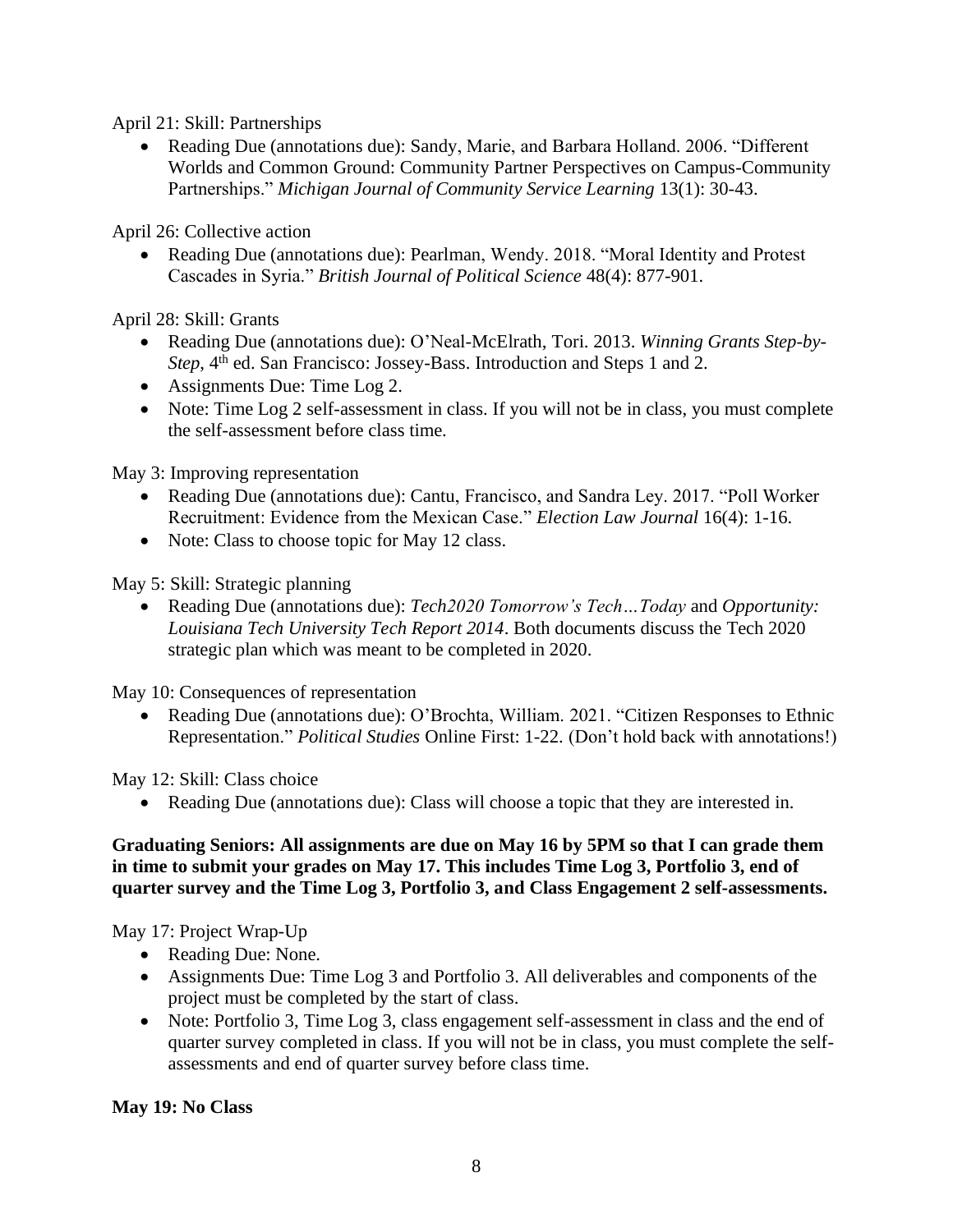# **Description of Assignments:**

### **Social Annotation (15%)**

Completing and engaging with course material and other students is essential to your success in this course. We will be using Perusall (linked on Moodle) for social annotation. The idea behind social annotation is that you can engage with other students in the course while reading the required content. This will help you to read in a more active and engaged way, to come to class more prepared for our discussions, and to generate ideas that you would like to raise in class. My motivation in asking you to do social annotations is to help you read efficiently. This is a skill that you *can* develop.

For each assigned reading where annotations are due, complete the following:

- Go to Moodle and click on the link for an assigned reading. You must access Perusall through Moodle for your annotations to be saved.
- Read the text. I recommend skimming through the entire text once, marking any points of confusion, and asking clarification or definition questions. These are not substantive annotations that count toward your grade, but they will help you read more effectively.
- Return to the text later and read it again. While doing so, **make at least five substantive annotations**. Examples of substantive and not substantive annotations follow.
- Reading and completing the annotations for a particular class period should take you no less than 1 hour and no more than 2 hours. If you find yourself spending more time on an assignment, refer back to the Hoover Green piece on reading effectively. Feel free to come talk to me if you are having any difficulty. This assignment is not meant to take up too much time.

How to write a substantive annotation:

- 1. Find a part of the reading that is interesting, surprising, or about which you would like to make an annotation.
- 2. Highlight the relevant text and leave an annotation or, if someone else has already highlighted the text, leave a comment responding to their annotation.
- 3. In your annotation, go beyond agreeing with or re-stating what the reading is saying. Discuss how you have thought about and processed the information you read. Make connections to concepts form your notes or that you learned in class. Discuss how the reading relates to you personally or to current events. Provide depth by writing at least two sentences per annotation.
- 4. Complete at least five substantive annotations, spread throughout the reading.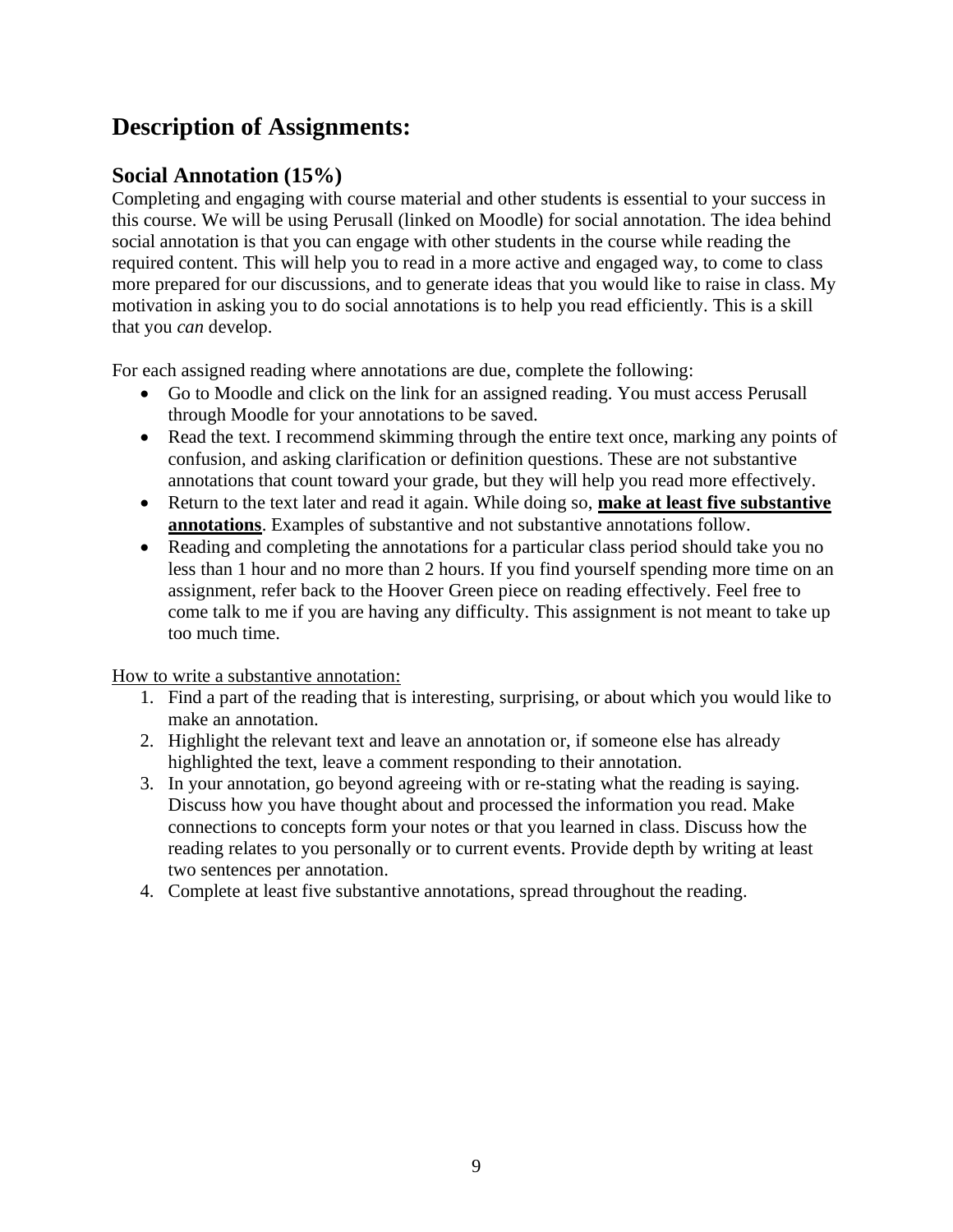Non-exhaustive examples of substantive and not substantive annotations:

Notice that the substantive comments go far beyond a single sentence and focus on explaining and making connections.

|               | Not substantive          | Substantive                                              |  |  |
|---------------|--------------------------|----------------------------------------------------------|--|--|
| Definition    | This term means          | This term means [description of term]. By                |  |  |
|               | [description of term].   | introducing this concept, the authors [describe why      |  |  |
|               |                          | the concept is important]. In addition, we discussed     |  |  |
|               |                          | this concept in class [describe how].                    |  |  |
| Upvote        | [Student uses the green] | [Upvote comment] This makes a lot of sense to me         |  |  |
|               | checkmark to upvote      | because [describe why]. But, I can also see how          |  |  |
|               | another student's        | [introduce a different point of view].                   |  |  |
|               | comment]                 |                                                          |  |  |
| Question      | What are the impacts of  | What are the impacts of [describe something]? I think    |  |  |
|               | [describe something]?    | that the impact is [describe impact] because [describe   |  |  |
|               |                          | reason]. This is important because [describe why].       |  |  |
| Agreement     | I agree.                 | I agree because [describe why]. [Tell story about        |  |  |
|               |                          | experience you have had related to the concept being     |  |  |
|               |                          | discussed].                                              |  |  |
| Example       | This is true today.      | This is true today because [describe specific]           |  |  |
|               |                          | instance]. I know people impacted by [describe topic     |  |  |
|               |                          | and how people are impacted].                            |  |  |
| Clarification | What does this mean?     | What does [describe phrase] mean? My interpretation      |  |  |
|               |                          | is that it probably means [describe possible meaning],   |  |  |
|               |                          | but I also found a source online [list source] that says |  |  |
|               |                          | [describe what the source says]. Clarifying this         |  |  |
|               |                          | definition is important because [describe why].          |  |  |
| Interesting   | This is interesting. I   | This resonated with me because I have had [describe      |  |  |
|               | had not thought about    | some experience]. I also see [describe the topic]        |  |  |
|               | this before.             | mentioned frequently in the news like in a recent        |  |  |
|               |                          | story [describe story].                                  |  |  |

Submission and Evaluation: You should submit annotations for the indicated readings. **Your three lowest annotation grades will be dropped (this includes any annotations you do not turn in, so feel free to skip when you are busy).** Be sure to check your annotation grades frequently, as simply completing five annotations will not get you credit if those annotations are not substantive.

If you experience some problem completing annotations in Perusall, you can e-mail me your annotations by the time they are due.

I evaluate annotations in the following way:

- I will engage with you in Perusall by responding to questions and annotations.
- After annotations are due, I count the number of annotations you submitted to ensure you submitted at least five annotations. I then check to ensure that your annotations are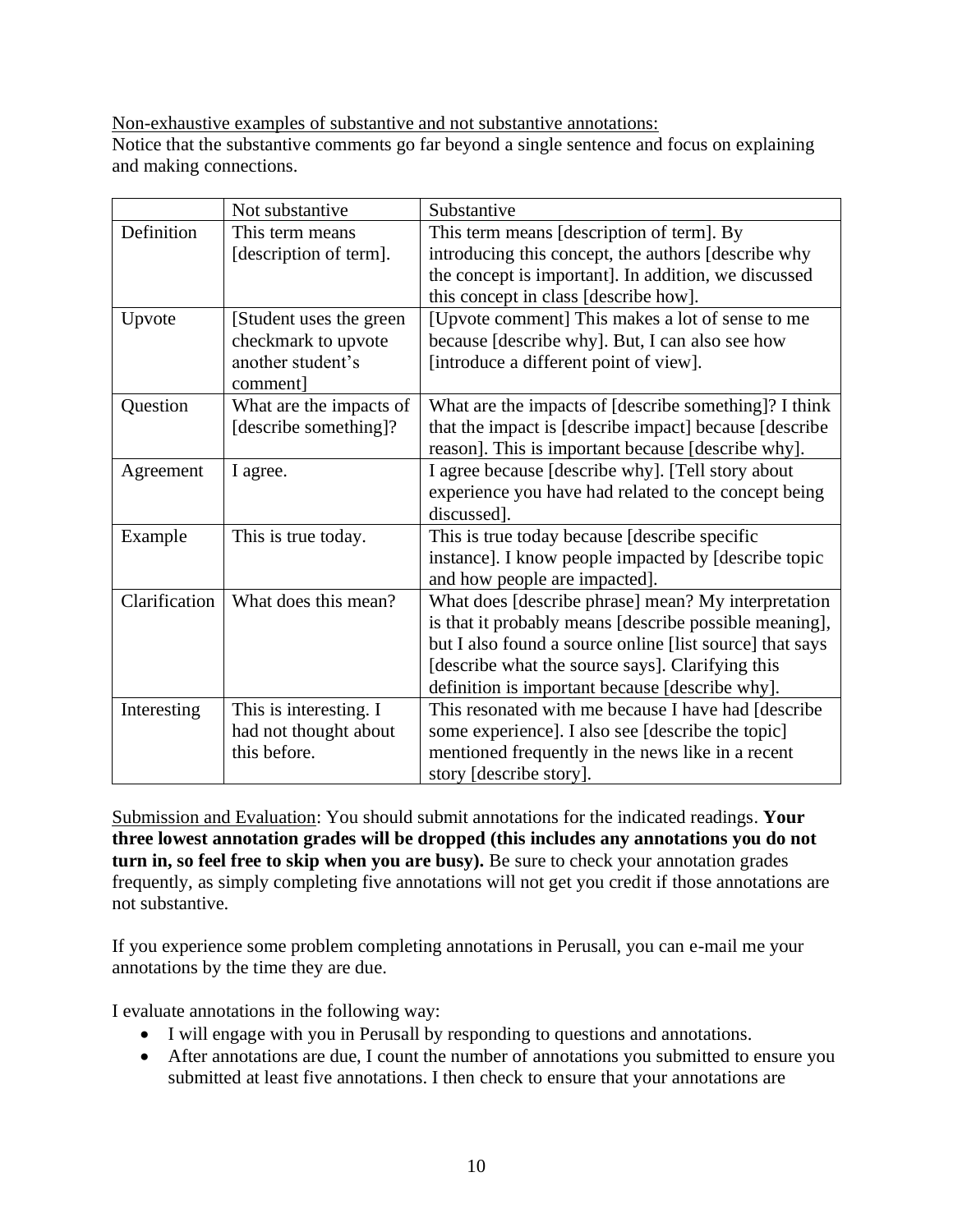substantive. This is not an exact science, which is why I drop your three lowest annotation grades. You will receive an evaluation of:

- o Complete (100%): Excellent annotations: at least five substantive annotations; material is engaged well.
- o Incomplete (0%): Unsatisfactory annotations: poor quality annotations (only short responses or not substantive responses) or fewer than five substantive annotations. Or no submission/submitted late.
- o Each individual annotation grade is only a small part of your overall course grade. Missing one annotation will not impact you much, but missing many will.

### **Class Engagement (25%)**

Your engagement in class is critical for the success of the course. Class engagement goes beyond simply showing up for class.

Class engagement is based on the following criteria: Listening respectfully, asking respectful questions, and actively participating (completing all tasks assigned to you). You play a critical part in maintaining an inclusive classroom climate. You must participate both during class and during the work we do outside of class (annotations, projects, et. cetera); if you feel uncomfortable participating, please reach out to me so we can figure out a way for you to be engaged.

Evaluation: You will self-assess your class engagement during class at two points during the quarter marked on the syllabus; grades will be averaged. You must be in class to complete the self-assessment or else you must complete it before class time. I will ask you to do the following:

- 1. Describe how you have engaged in class, including both things you have done well and things you would like to improve.
- 2. Evaluate your class engagement with a grade from "A" to "F" and provide a narrative explaining your choice.

I reserve the right to adjust your class engagement grade based on my observations of your class engagement and your attendance.

### **Time Log (30%)**

Along with your engagement and participation during class, this course will require a significant time investment on the community engaged project outside of class. You will often be assigned or volunteer to complete tasks either individually or as a team. Record all in-class and out-ofclass time spent working on the project in your time log.

Your time log should include the following components:

- 1. Date and time: List the date and start and end time.
- 2. Hours spent: List the hours spent. Be sure to have and update a "total hours" entry at the top of your time log as shown in the example.
- 3. Location: List either in class or out of class.
- 4. Task description: Brief description of the task you were working on. If you work on multiple tasks during the same period, break up each task into a different entry.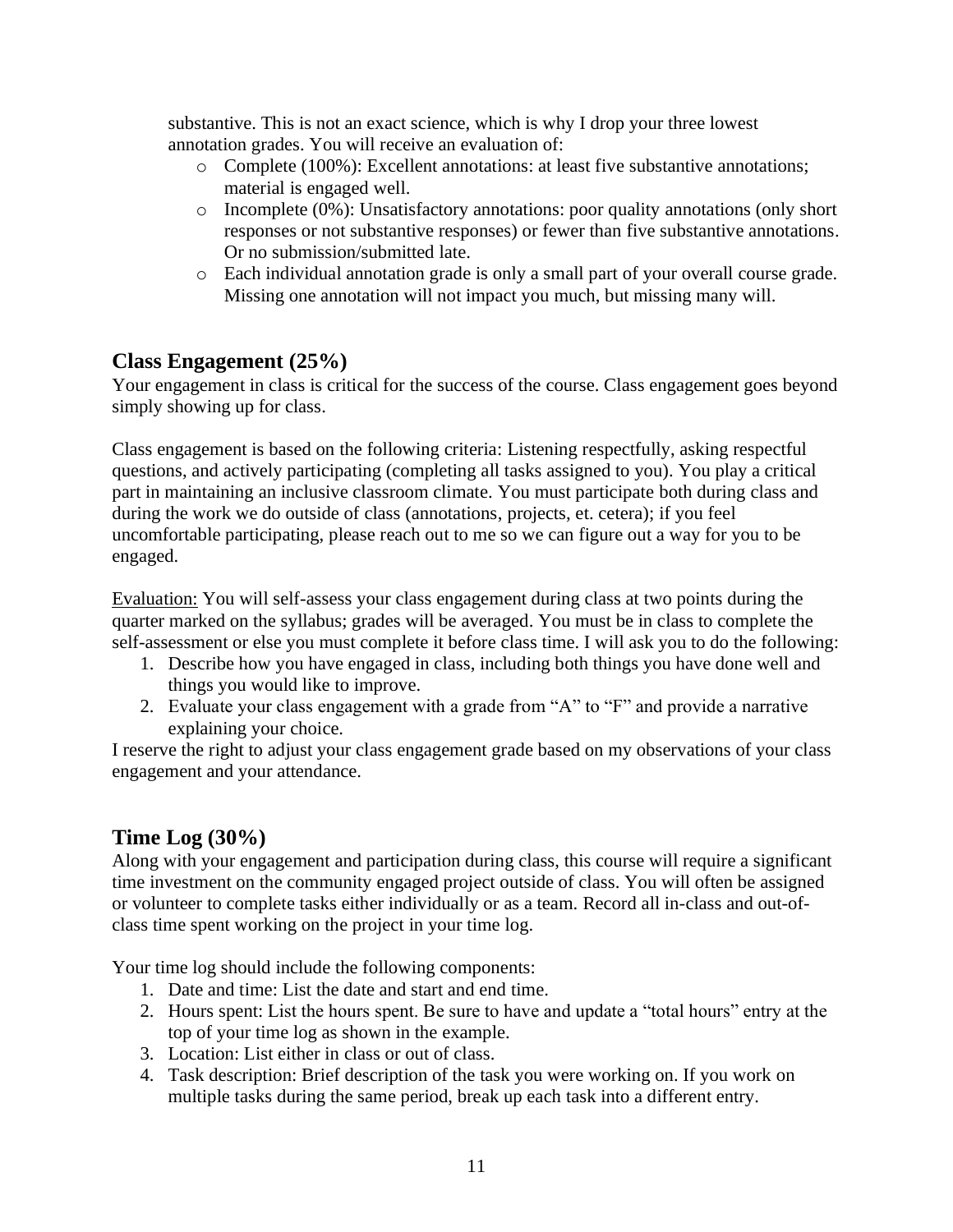- 5. Your role: At least one sentence description of what you were doing.
- 6. Discussion: At least two sentence description of the importance of what you were doing and/or the relationship between your task and the broader project.

| Total Hours: 65 (in class: 40, out of class: 25) |       |              |          |            |                                 |  |  |
|--------------------------------------------------|-------|--------------|----------|------------|---------------------------------|--|--|
| Date and                                         | Hours | Task         | Location | Your Role  | Discussion                      |  |  |
| Time                                             | Spent | Description  |          |            |                                 |  |  |
| April 28, 4-                                     | 0.75  | Research     | Out of   | I read the | The voter engagement guide      |  |  |
| 4:45                                             |       | national     | class    | voter      | described exemplar campuses     |  |  |
|                                                  |       | partnerships |          | engagement | who have implemented new        |  |  |
|                                                  |       |              |          | guide from | programs to improve voter       |  |  |
|                                                  |       |              |          | the        | engagement. The program         |  |  |
|                                                  |       |              |          | American   | most important for us is the    |  |  |
|                                                  |       |              |          | Democracy  | "voter registration program"    |  |  |
|                                                  |       |              |          | Project.   | because our report starts by    |  |  |
|                                                  |       |              |          |            | assessing voter registration on |  |  |
|                                                  |       |              |          |            | campus. I will take the sample  |  |  |
|                                                  |       |              |          |            | voter registration plan and     |  |  |
|                                                  |       |              |          |            | give it to the registration     |  |  |
|                                                  |       |              |          |            | team.                           |  |  |

Here is an example time log entry:

Evaluation: Your time log will be evaluated three times during the course: March 31, April 28, and May 17. You will need to submit your time log before class time on the day it is due.

- Time Log 1 (due March 31, 5%): All in class hours plus at least two out of class hours recorded.
- Time Log 2 (due April 28, 10%): All in class hours plus at least sixteen out of class hours recorded since the beginning of the course.
- Time Log 3 (due May 17, 15%): All in class hours plus at least thirty out of class hours recorded since the beginning of the course.

You will self-assess your time log during class at three points during the quarter marked on the syllabus. You must be in class to complete the self-assessment or else you must complete it early. I will ask you to do the following:

- 1. Describe how detailed your time log is. Does it contain a full description of your role and an appropriate discussion?
- 2. Describe the amount of effort you put into the project since the last time log was due. You are expected to be in class, to take initiative to work on both in class and out-of-class project assignments, and to produce high quality work in a timely manner. Did you spend a sufficient amount of time and effort on the project?
- 3. Evaluate your time log with a grade from "A" to "F" and provide a narrative explaining your choice.

I reserve the right to adjust your time log grade based on my reading of your time logs.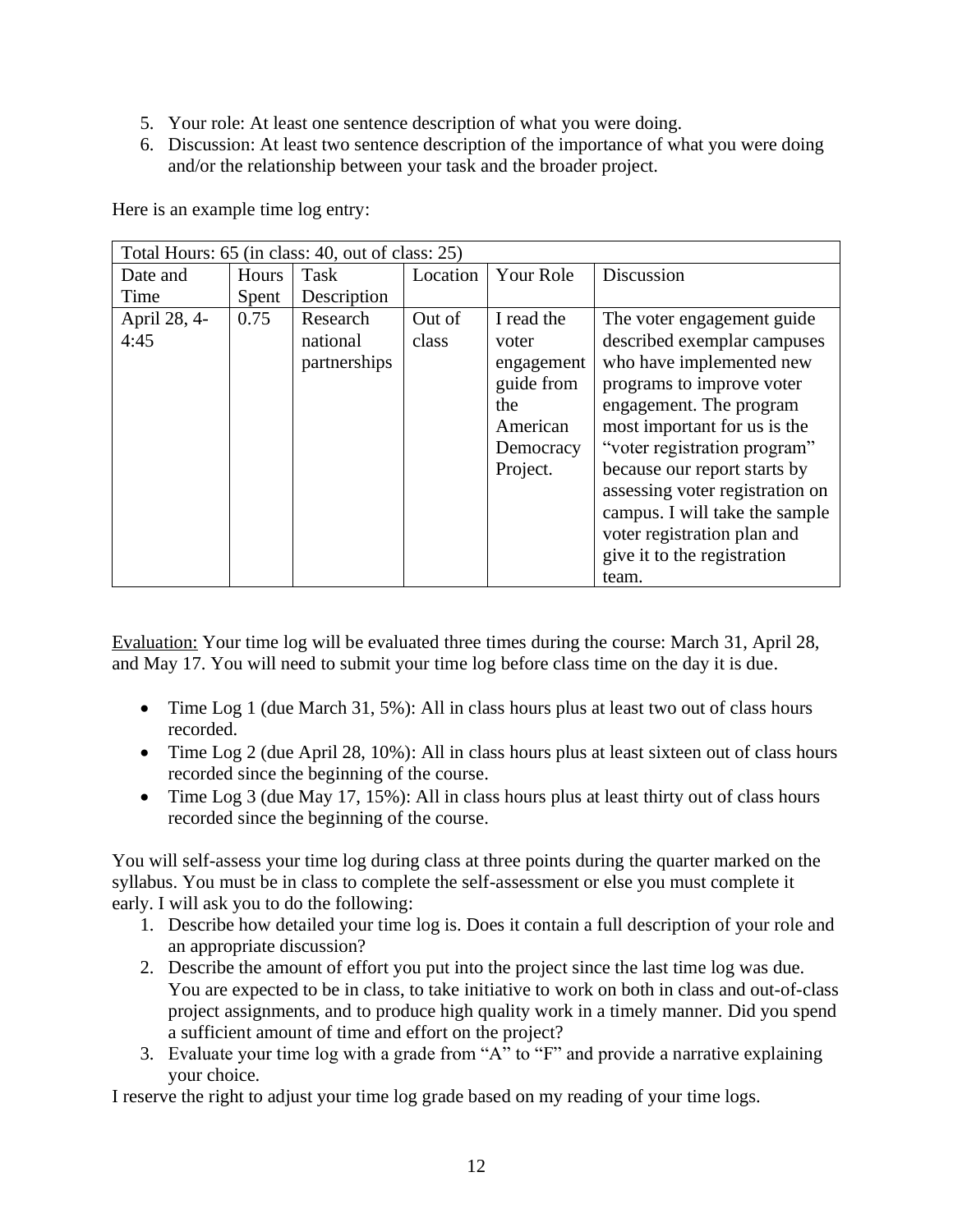### **Reflective Portfolio (30%)**

Reflection is one of the most important components of community engaged learning. You will each have a blog-like discussion forum set-up in Moodle where you will post entries to your reflective portfolio. Your portfolio will be visible to everyone in the course, and you will be expected to read and engage with other students' portfolios.

Portfolio entries should be 500+ words in length, and I imagine that each portfolio entry will take you about an hour to complete. You are strongly encouraged to record a video or audio, upload images or links, or do other creative things in addition to writing. The audience for your portfolio is most directly students in the course, but the idea behind the portfolio is that you will collect reflections that can be useful source material to reference when applying to jobs or to graduate school. After all, this course is intended to be as much a professional experience in political science as it is a class.

This is a *reflective* portfolio, meaning that your entries should be focused not on the specifics of what you did during the course (that is what the time log is for), but on the connections you make to current events, to political science, and to your life. You should include a mix of portfolio entries on different topics including:

- Responding to other students' entries: Read through other students' portfolios. Find a reflection that resonates with you.
- Engaging with current events: Relate what you are learning from the community engaged project to ongoing world news.
- Relating to course material: Discuss how parts of the community engaged project connect to course readings.
- Describing connections to your interests: Discuss how what you are learning will be useful for your career or in your life.

Evaluation: Your portfolio will be evaluated three times during the course: March 22, April 19, and May 17. You do not need to submit your portfolio; I will read everything in your portfolio posted before class time on each respective day.

- Portfolio 1 (due March 22, 5%): At least one portfolio entry posted.
- Portfolio 2 (due April 19, 10%): At least four additional portfolio entries posted since Portfolio 1 (total of five or more entries). At least one entry must engage directly with or be in response to other students' entries.
- Portfolio 3 (due May 17, 15%): At least eight additional portfolio entries posted since Portfolio 2 (total of twelve or more entries). At least two entries must engage directly with or be in response to other students' entries.

You will self-assess your portfolio during class at three points during the quarter marked on the syllabus. You must be in class to complete the self-assessment or else you must complete it early. I will ask you to do the following:

1. Describe how you constructed your entries and the variety of entries you created.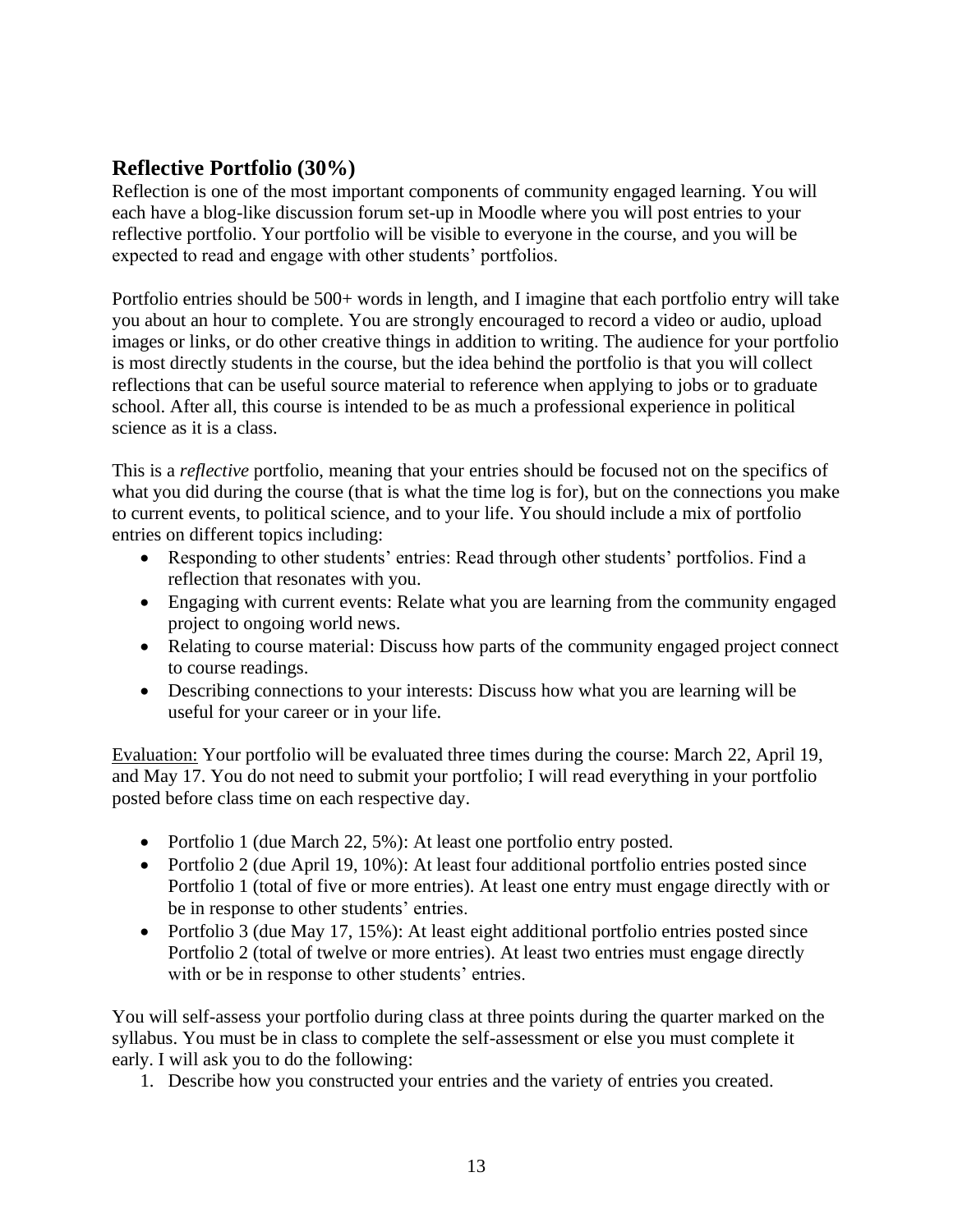- 2. Describe your process of writing a portfolio entry. Does this process include reflection, creativity, and careful expression of your thoughts and ideas?
- 3. Describe how you have acted on your reflections to improve your contributions to the project.
- 4. Evaluate your portfolio with a grade from "A" to "F" and provide a narrative explaining your choice.

I reserve the right to adjust your portfolio grade based on my reading of your portfolio.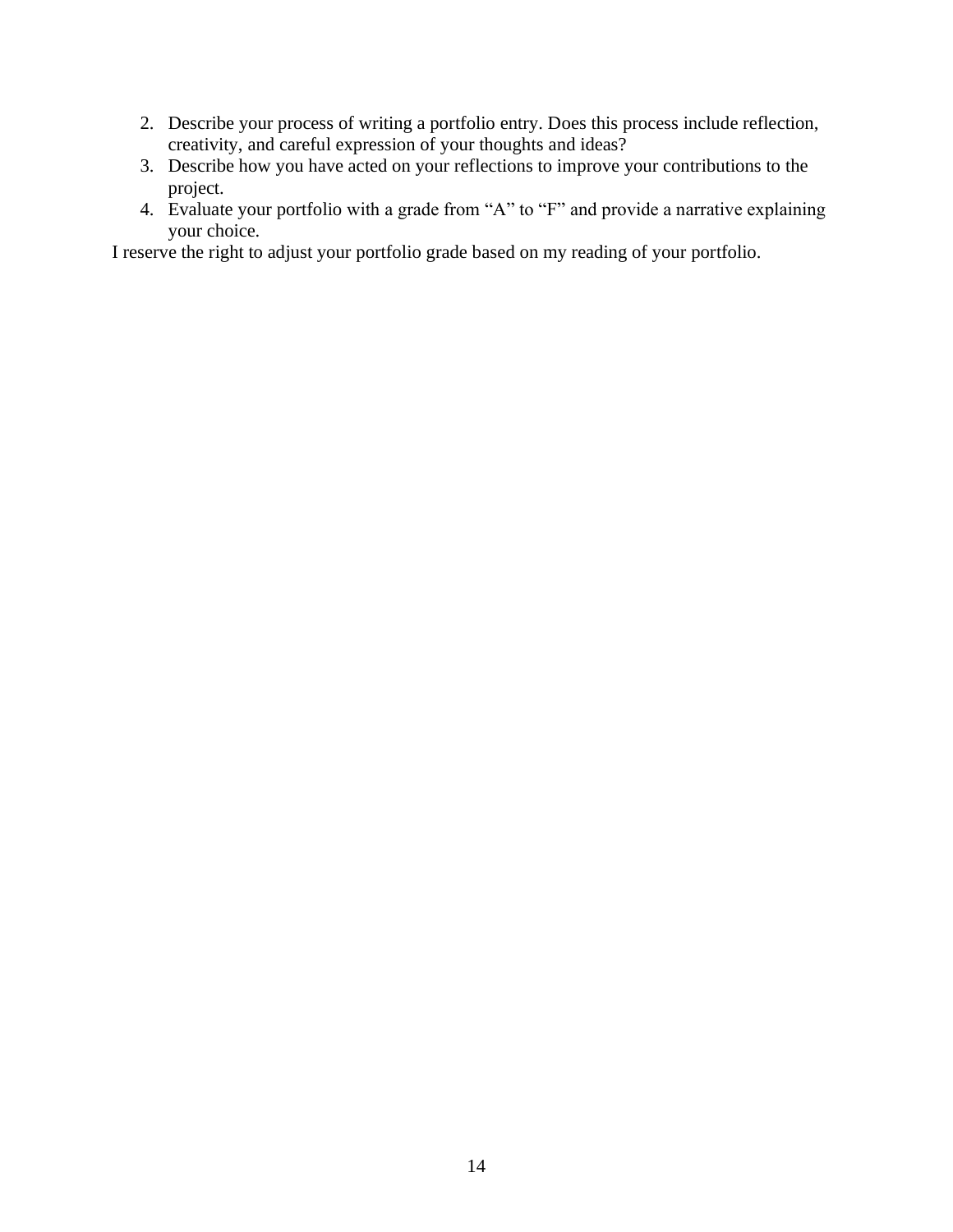## **University Policies and Resources:**

- Coronavirus Policies:
	- o This course is occurring during the coronavirus pandemic. I understand that the pandemic may impact you and your family. If coronavirus impacts you, please communicate with me as soon as possible and follow all statewide, systemwide, and university-wide coronavirus-related policies and regulations.
	- o The classroom is designed to be a safe environment where everyone can learn. I ask for your help in maintaining this environment by following university guidelines.
	- o Students who miss face-to-face class for COVID-19 related reasons, and have followed University protocol, will have access to course materials on Moodle and the opportunity to turn in work completed during class with no penalty. The Dean of Students office will inform me if you have followed the appropriate reporting protocols.
	- o If I become ill or need to self-quarantine following potential exposure to COVID-19, I will communicate with you as quickly as possible. We will arrange to meet via Zoom or I will arrange for another faculty member to cover my class if necessary.
	- o Students are required to comply with all statewide, systemwide, and universitywide coronavirus related policies and regulations.
	- o Students can access COVID-19-related information, guidelines, FAQs, and policies at Louisiana Tech's website: [https://www.latech.edu/coronavirus/.](https://www.latech.edu/coronavirus/)
	- o Students who are feeling ill with COVID-19 symptoms, have been exposed to, or have tested positive for COVID-19 should not come to class and should contact Stacy Gilbert, Dean of Student Services and Academic Support [\(stacyc@latech.edu\)](mailto:stacyc@latech.edu). If experiencing symptoms, please contact Tech Care at 318- 257-4866 or your family physician for an appointment.
	- $\circ$  The direct link to the reporting protocol for students exposed to, displaying symptoms of, or testing positive for COVID-19 is located at [https://www.latech.edu/coronavirus/return-to-campus-plan/.](https://www.latech.edu/coronavirus/return-to-campus-plan/for-students/) Students must reach out to Stacy Gilbert, Dean of Student Services & Academic Support, at [stacyc@latech.edu](mailto:stacyc@latech.edu) for help with accommodations and additional information. Accommodations may not be granted until proper University protocol has been followed. Short-term COVID-19 accommodations are not disability accommodations.
	- o Failure to comply with the Safety Protocols listed in the Back to Campus Culture of Caring booklet, [latech.edu/documents/2020/07/covid-return-book.pdf/](http://latech.edu/documents/2020/07/covid-return-book.pdf), specifically states on pages 5-7 about masks and social distancing, could result in students being in violation of the Classroom Behavior Policy listed on page 123 of the Student Handbook [latech.edu/documents/2018/09/student-handbook.pdf.](http://latech.edu/documents/2018/09/student-handbook.pdf)
- Accommodations: Students needing testing or classroom accommodations based on a disability are encouraged to discuss those needs with me as soon as possible. Please plan to make your request to me at the beginning of the quarter (during the first two weeks of classes) either during office hours or by appointment. Note: Prior to receiving disability accommodations, verification of eligibility from the Testing and Disability Services Office is needed. Disability information is confidential. Information for Testing and